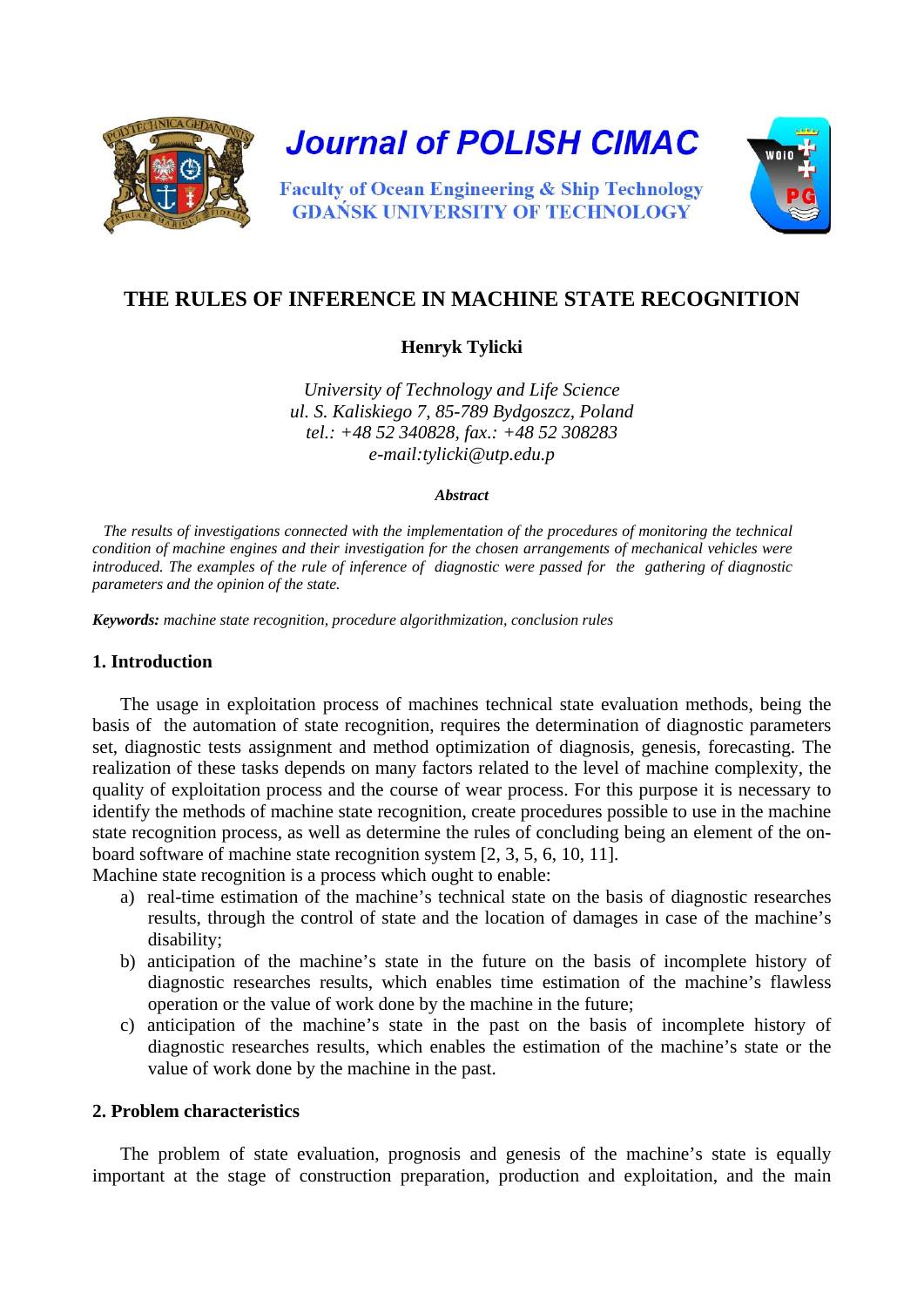problems appearing during the solution of the machines' state recognition task are [4, 6, 7, 8, 10]:

- a) formalizing the aim of diagnosis, forecasting and genesis of the machine's state;
- b) the description of the machine's state changes in the exploitation time;
- c) building a diagnostic model the relation between state characteristics and diagnostic parameters;
- d) the solution of state diagnosis task;
- e) the solution of state forecasting task;
- f) the solution of state genesis task.

The machine's state  $W(\Theta_n)$  at the moment in time  $\Theta_n$  can be characterized with the use of the parameter values set  $\{y_j(\Theta); j=1,...,m\}$ . The machine at the moment  $\Theta_b$  (machine's state diagnosis task) is in the state of aptitude  $S^0$ , when satisfied is the condition:

$$
W(\Theta_n) = W^0 \Leftrightarrow \forall (j=1,...,m) \quad [\{y_{j,d}\} \leq \{y_j(\Theta_b)\} \leq \{y_{j,g}\}],
$$
 (1)

where:  $\{y_{j,d}\}, \{y_{j,g}\}$  – sets of upper and bottom boundary values of diagnostic parameters.

Respectively, it is possible to formulate the condition of aptitude at the moment  $\Theta_{n+\tau}$ (forecasting task) [9,10,14]:

$$
W(\Theta_{n+\tau 1}) = W^0 \Leftrightarrow \forall (j=1,...,m) \quad [\{y_{j,d}\} \leq \{y_j(\Theta_{b+\tau 1})\} \leq \{y_{j,g}\}],
$$
 (2)

whilst the elements of the set  $\{y_j(\Theta_{b+\tau_1})\}$  are unknown, hence the necessity of foreseeing them in the assumed time range  $\tau_1$ . The element  $\tau_1$  means the time range for which the forecasting process is realized (the element  $\tau_1$  is also called advance or "prognosis time horizon"). In this aspect, the time evaluation of machine's passage from the aptitude state into the inaptitude state is determined by the results of diagnostic parameters prognoses  $\{y_i(\Theta_{b+\tau_1})\}$  signalizing the exceeding of boundary values.

Similarly we can formulate the condition of aptitude at the moment  $\Theta_{b-\tau^2}$  (machine's state genesis task):

$$
W(\Theta_{n-\tau_2}) = W^0 \Leftrightarrow \forall (j=1,...,m) \quad [\{y_{j,d}\} \le \{y_j(\Theta_{b-\tau_2})\} \le \{y_{j,g}\}],
$$
 (3)

Whilst some elements of the set  $\{y_i(\Theta_{b-t_1})\}$  are unknown, hence the necessity of foreseeing them in the assumed time range  $\tau_2$ . The element  $\tau_2$  means the time range for which the genesis process is realized (the element  $\tau_2$  is also called advance or "genesis time horizon"). In this aspect, the estimation of the machine's state or the value of work done by it in the past are determined by the results of diagnostic parameters values genesis  $\{y_i(\Theta_{b-\tau_2})\}$ .

The main problems appearing at the solution of such defined tasks are: the selection of "the best" diagnostic parameters describing the actual state and their change in exploitation time, diagnostic test determination, the determination of forecasted value of diagnostic parameter for prognosis horizon  $\tau_1$ ,  $y_{ip}(\Theta_b + \tau_1)$  with the help of "the best" prognosis method, and the determination of the next diagnosis or operation  $\Theta_d$ , the determination of genesis value of diagnostic parameter for genesis horizon  $\tau_2$ ,  $y_{jp}(\Theta_b-\tau_2)$  with the help of "the best" Genesis method, and the estimation of the machine's state, work done by it in the past, and the determination of the cause of an existing damage.

The above used notion "the best" is connected with the acceptance of appropriate criteria and considering these problems in the categories of optimal solution search, whilst taking into consideration many estimation criteria, it is necessary to consider these problems in the categories of polioptimal solution [1, 10].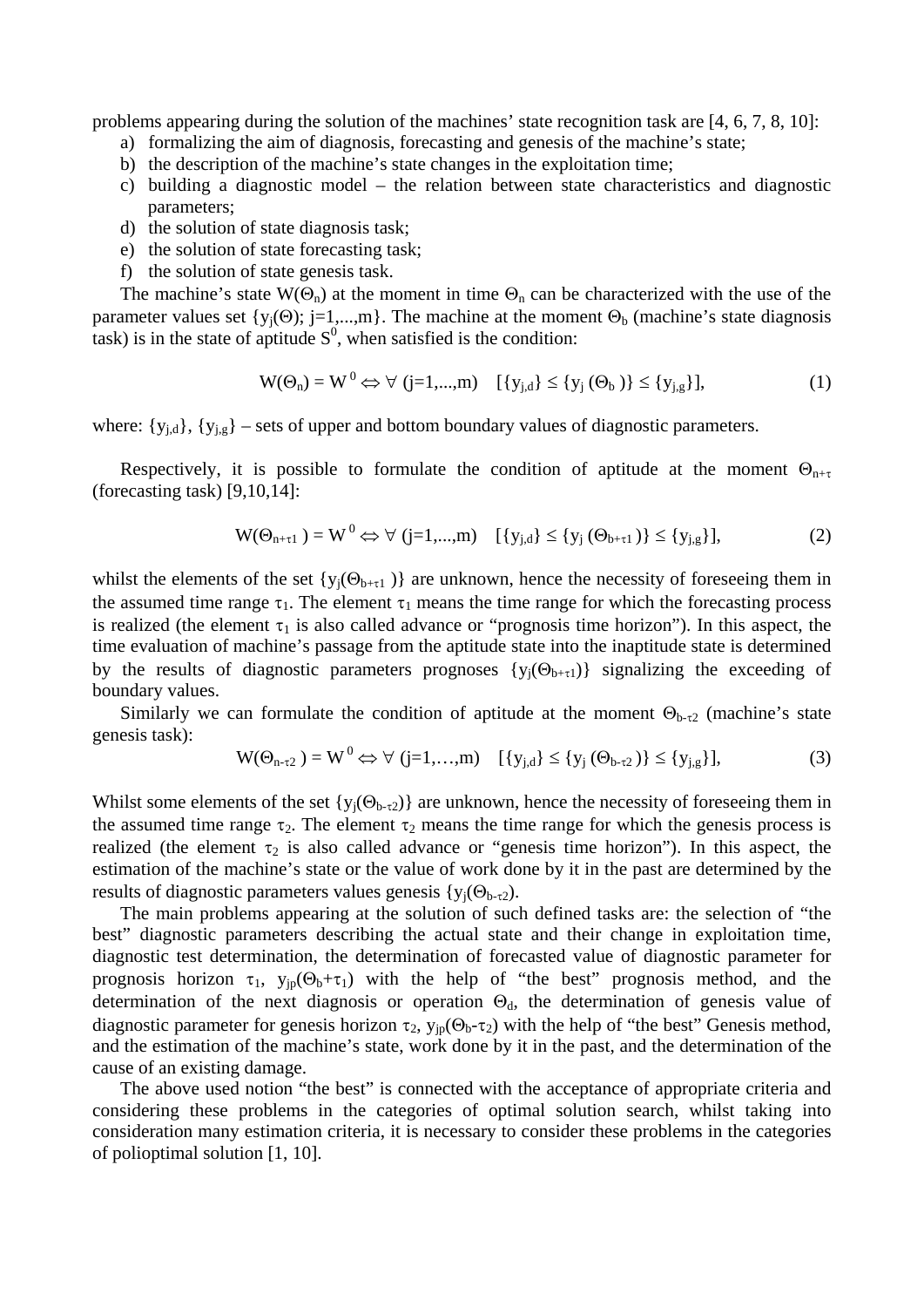#### **3. The algorithm of machine state recognition**

The scheme of determining procedures for machine state recognition is shown in the Fig.1, whilst the algorithm of the use of the appointed optimal diagnostic parameters set, optimal diagnostic test, optimal genesis method and optimal method is shown in the Fig.2.

Summing up the considered in this chapter problems concerning theoretical bases of the state recognition process methodology, it is necessary to state that:

1. The process of machine state recognition includes the following kinds of diagnostic research: state evaluation, genesis and prognosis.



*Fig. 1. Scheme of determining procedures for machine state recognition*



*Fig.2. Scheme of machine state recognition realization*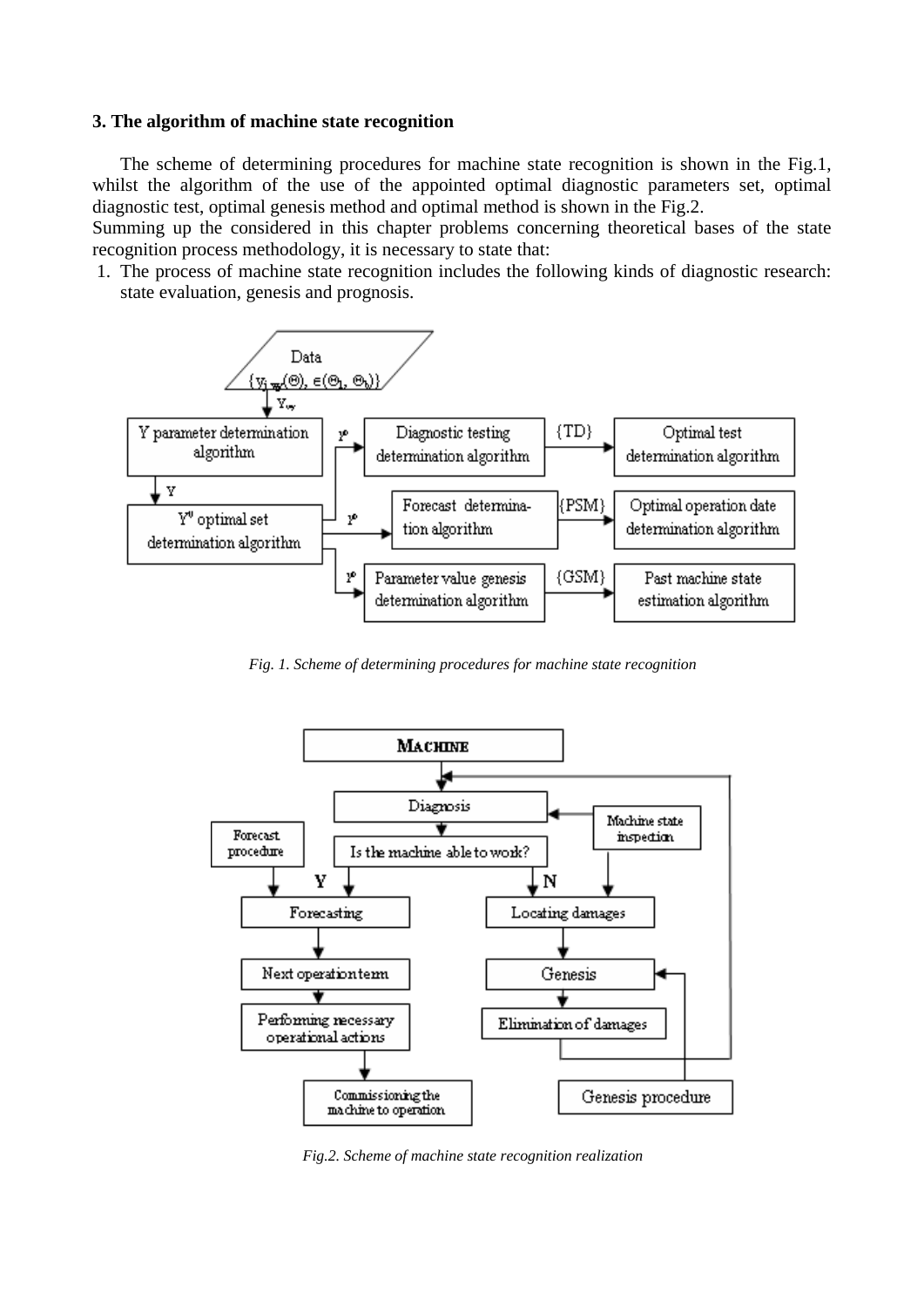- 2. In the process of machine state recognition, an important element is the determination of the diagnostic parameters set:
	- a) for the evaluation of the machine's state considering the criterion of machine states differentiation;
	- b) in the process of prognosis and genesis with the use of criteria of: correlation between the diagnostic parameter value and the state and machine's exploitation time, and the information capacity of the diagnostic parameter.
- 3. In the procedure of machine state evaluation, analyzed was the possibility to use the following methods for examining the relations between diagnostic parameters and the machine's states:
	- a) mean test examination;
	- b) examining the distance of trust ranges of the diagnostic parameter mean value;
	- c) examining the changeability of the diagnostic parameter value.
- 4. The presented estimations allow to state that it is possibile to create appropriate algorithms of the machines' technical state recognition, and appropriate concluding rules vital for creating the software of the on-board machine technical state recognition system.

### **4. On-board state recognition system**

Created rules of diagnostic models identification, established procedures of acquisition and processing of information on state changes of examined models, their implementation in information technology, as well as proposed state recognition procedures (diagnosis, genesis, prognosis) are the basis of on-board diagnostic systems construction. In this chapter we presented the assumptions for the construction of the on-board machine state recognition system, the rules for its design, and the procedure of the diagnostic system construction [10, 11].

The idea of the on-board state recognition system ought to be included in the organizational range of the new machine's design, including the problems determining:

- a) functional features;
- b) construction features;
- c) exploitation and operation conditions;
- d) operational resource base potential;
- e) economic calculation.

Taking into consideration the above assumptions, the creation rules of the on-board machine state recognition system should include:

- 1. The project analysis concerns the analysis of needs and possible problem solutions, the analysis of economic calculation concerning the construction of the system, as well as the analysis of functional, technical and economic requirements including the relation of manufacture and exploitation costs of the system to the acquired benefits in result of its use;
- 2. System design concerns the determination of the architecture of microprocessor, modules, interfaces and other components, as well as software in the aspect of the system useful features fulfillment, including:
	- a) logical project concerns logical aspects of system, processes and information flow organization,
	- b) functional project concerns the function description of system elements and their cooperation,
	- c) construction project concerns the structure description of system elements (e.g. processor, memory, communication, input and output, clock, power supply);
- 3. The construction of system work simulator (computer) its purpose is to ensure the initial evaluation of system work with simulated machine states;
- 4. System implementation the aim is to create and build a physical model performing the assumed functions of the system;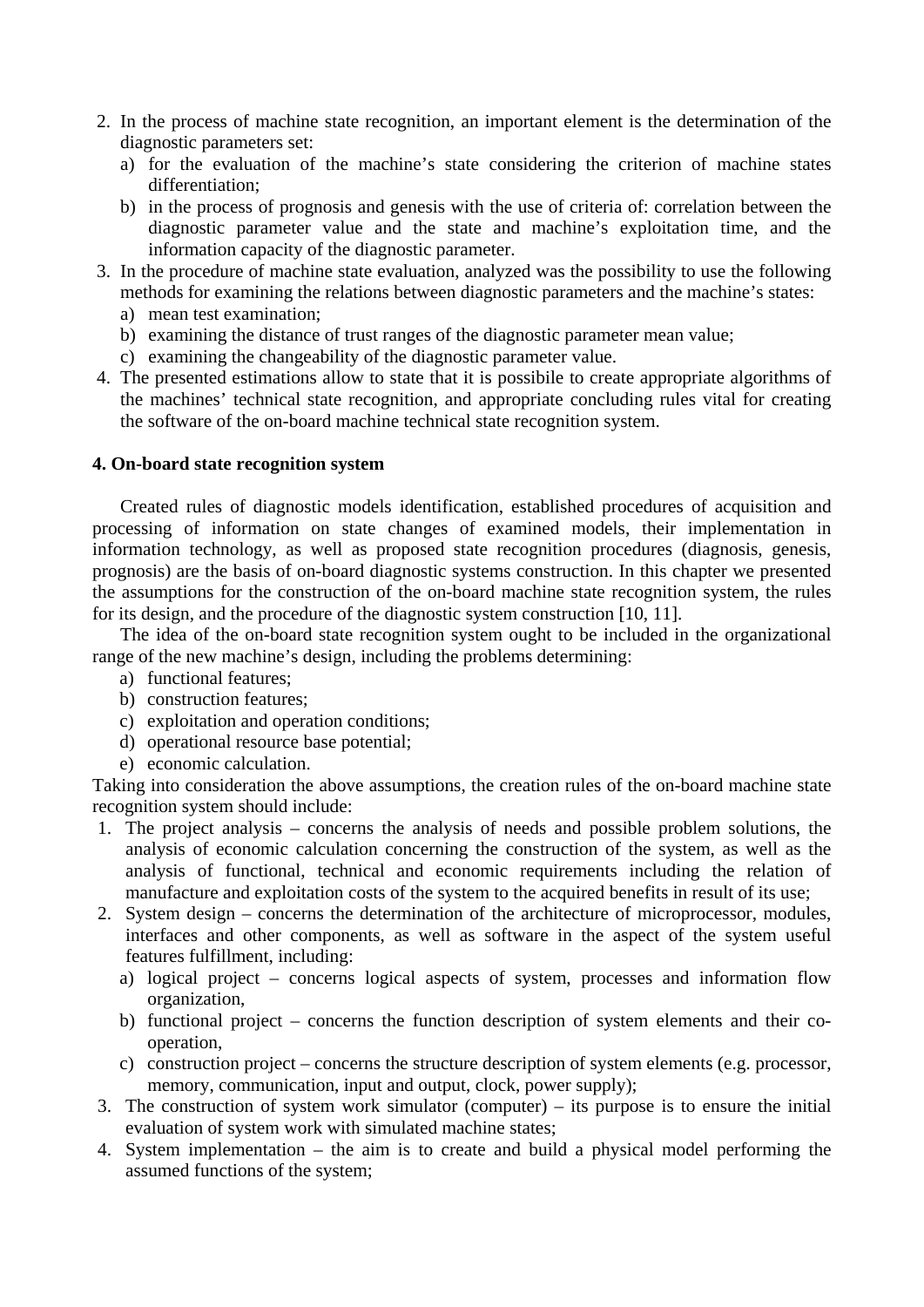- 5. System quality assurance concerns testing the programs and exploitation research;
- 6. System documentation preparation including the construction, requirements and limitations, functioning and operational procedures.

The object of the machine state recognition system working involves:

1. In the area of State Evaluation:

- b) concluding on the machine state based on the relations between the measured values of diagnostic parameters set and their nominal values on the basis of the created state control test;
- c) concluding on the machine state location based on the relations between the measured values of diagnostic parameters set and their nominal values on the basis of the created damage location test.

In the module State Evaluation we experience:

- a) diagnostic matrix creation on the basis of input data;
- b) the possibility to edit the diagnostic matrix;
- c) saving to a text file.
- 2. In the field State Genesis based on the concluding on a possible cause of the located disability state of the machine according to the algorithm:
	- a) optimal diagnostic parameter (maximum weight value);
	- b) optimal genesis method (minimum genesis mistake value);
	- c) minimum value of the distance between the diagnostic parameter value with the range of genesis mistake and the boundary value of the diagnostic parameter  $d_{\text{min}}$ ;
	- d) correlation of the minimum distance value  $d_{\min}$  with the machine's disability states  $s_i$ , with the simultaneous testing of circumstances and exploitation conditions of their occurrence, as the potential cause of the located machine's disability state.

In the module State Genesis we experience:

- a) the determination of genesis value of diagnostic parameter and genesis mistake;
- b) the determination of the minimum distance between the genesis value of the parameter and its boundary value;
- c) testing the influence of exploitation factors (number of parameters, row size) over the state genesis;
- d) the visualization and record of approximation or interpolation function for chosen parameters of a chosen object in the form of a graph and a report (Fig. 3).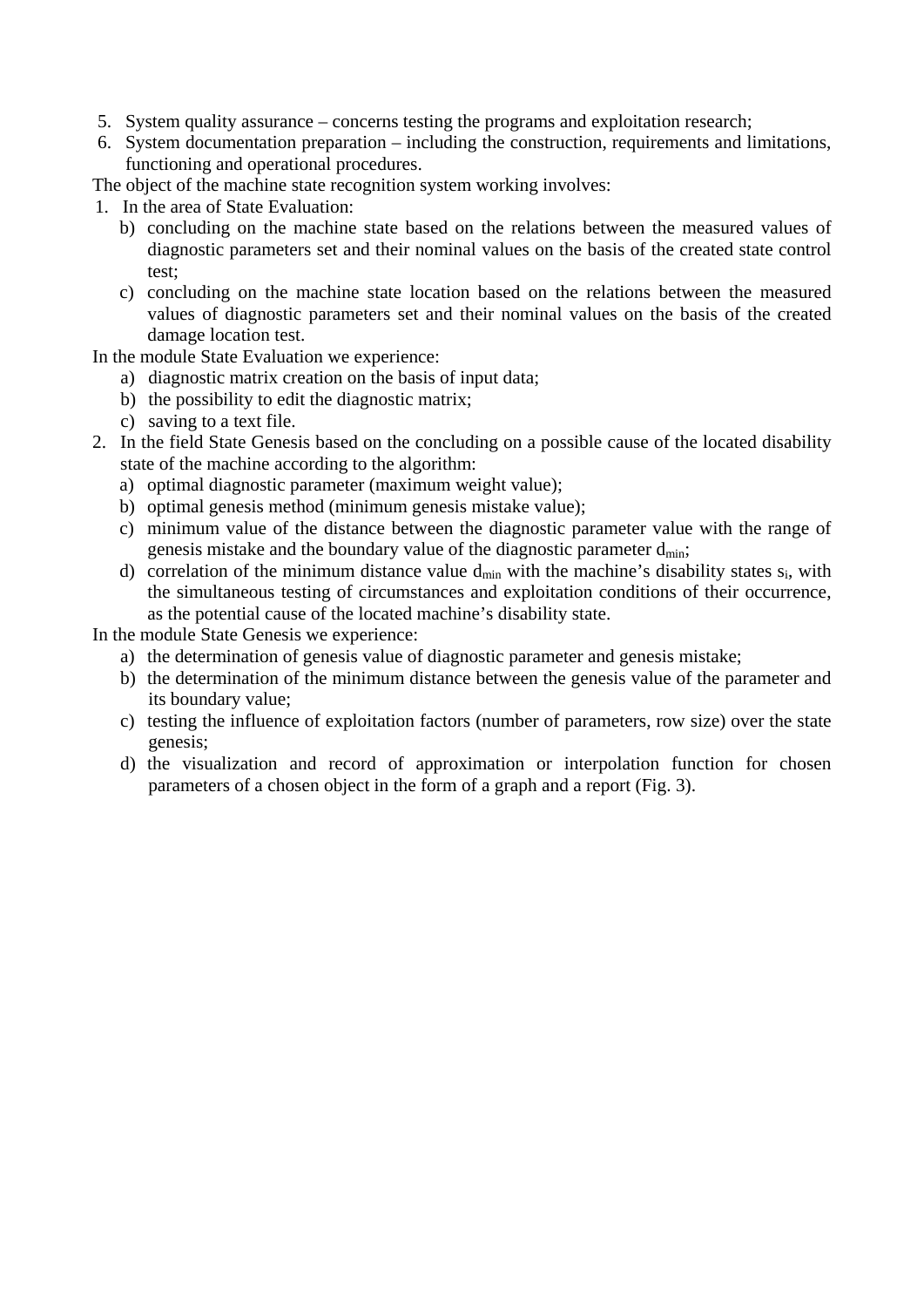

*Fig. 3. Interpolation method with the third-degree compound function from the State Genesis module (estimating the*  genesis value of the parameter  $NO<sub>2</sub>$  *(weight w<sub>1</sub>*=0,9229) for the interpolation with the combined function, type 3)

- 3. In the area State Prognosis on the estimation of the date of the next machine operation  $\Theta_d$ (accepting the minimum date value  $\Theta_{d1}$ ,  $\Theta_{d2}$ ) on the basis of the analysis of values of dates generated by two prognosis methods for the next operation date  $\Theta_{d1}$  and  $\Theta_{d2}$  according to the algorithm:
	- a) optimal diagnostic parameter (maximum weight value);
	- b) optimal prognosis method (minimum prognosis mistake value);
	- c) minimum value of the next operation date  $\Theta_d$ .

In the module State Prognosis we experience:

- a) the determination of the prognosis value of the diagnostic parameter and prognosis mistake,
- b) the determination of the diagnosis and operation date of the machine;
- c) testing the influence of exploitation factors (number of parameters, time row size, prognosis horizon value) over the state prognosis;
- d) the visualization and record of analyzed prognosis models for chosen parameters of the chosen object (Fig. 4).

For the realization of the above system functions it is necessary to use the object programming procedures. Then the basic module of the machine state recognition system is the knowledge base  $\leq$ OBJECT, ATTRIBUTE (state characteristic) – VALUE $>$ . The object defined in the state recognition system are the systems and units of the machine.

The information on the machine state have hierarchical structure, where general information take the highest level, e.g. for the State Evaluation (machine state control), and lower levels are predestined for more detailed information (system damage location).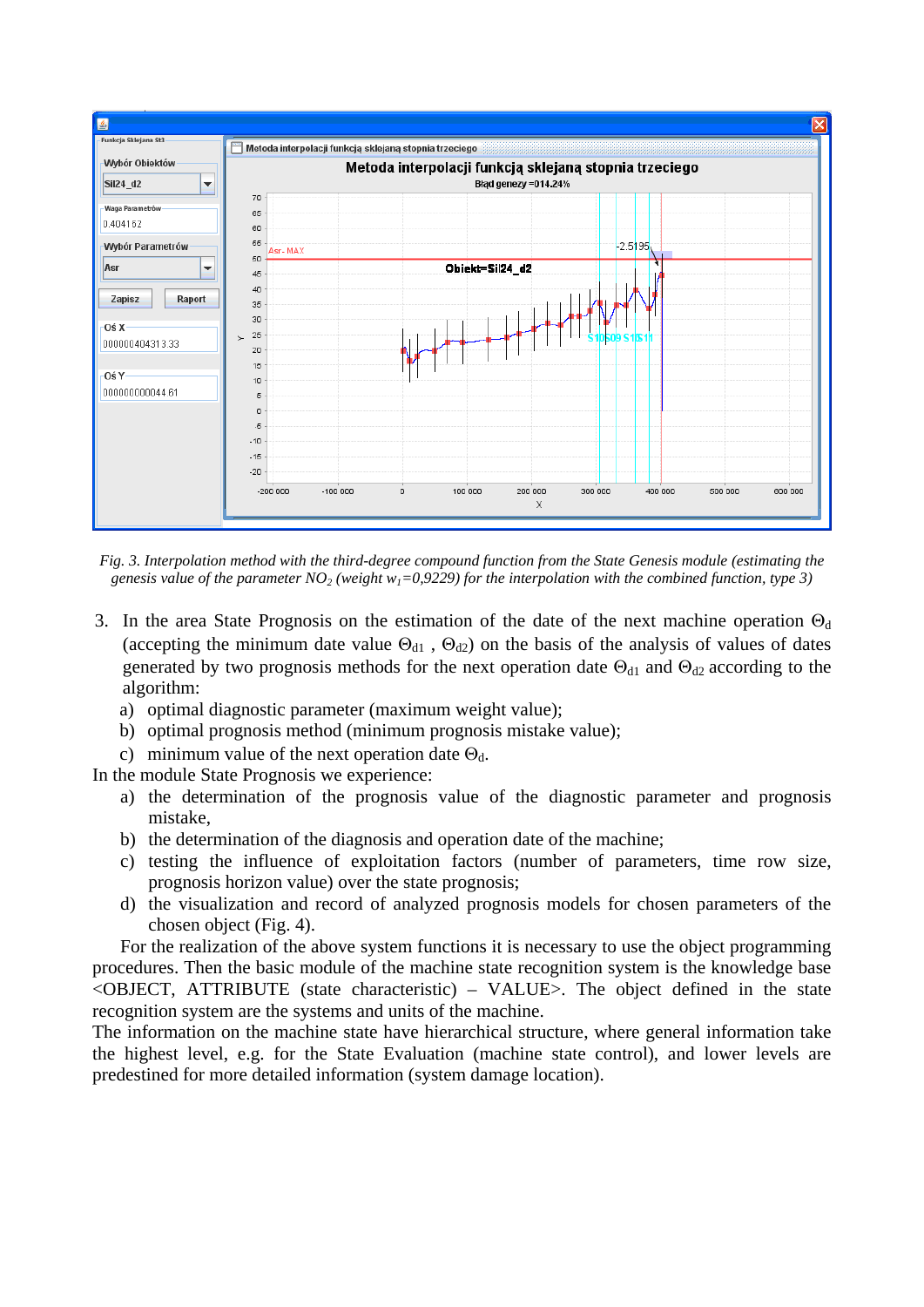

*Fig. 4. Brown-Mayer model from the State Forecast module (Estimating the prognoses value of the parameter pwtrastic matrice for the parameter pwtrastic matrice of the parameter pwtrastic matrice of the parameter pwtrastic (weight w1=0,858) and date* Θ*d(*τ*=*∆Θ*,* τ*=2*∆Θ*,* τ*=3*∆Θ*) for Brown–Mayer model, type 1 (*α*=0,2))*

An ideal state recognition system is an on-board diagnostic system performing state control, damage location, state genesis and state prognosis functions. In this case the cost of the machine rises, however the machine's exploitation effectiveness grows as all the state recognition functions are performed. Such solution of the state recognition system can be appropriate for critical machines or other special machines.

A less costly solution is an on-board state recognition system which performs only state control functions. In this case the external state recognition system can forecast the state or locate the damages of the object and perform the genesis of the disability state. It can be a universal system used for diagnostic researches of different machines.

#### **5. Dedicated conclusion rules**

The analysis of research results (for example) of machine state prognosis methodology allows to formulate dedicated conclusion rules of type "IF – THEN" or "IF – THEN – ELSE" in the area of:

- a) diagnostic parameters optimization;
- b) state prognosis.

In case of the combustion engine UTD-20, the generated rules have form:

- a) for diagnostic parameters set  $Y^{\circ}$ :
	- if  $w_{1j} \ge 0.05$  then  $y_j \in Y^0$ ,
	- or if  $w_{1j} = w_{1jmax}$  then  $y_j \in Y^0$ ;
- b) for state prognosis: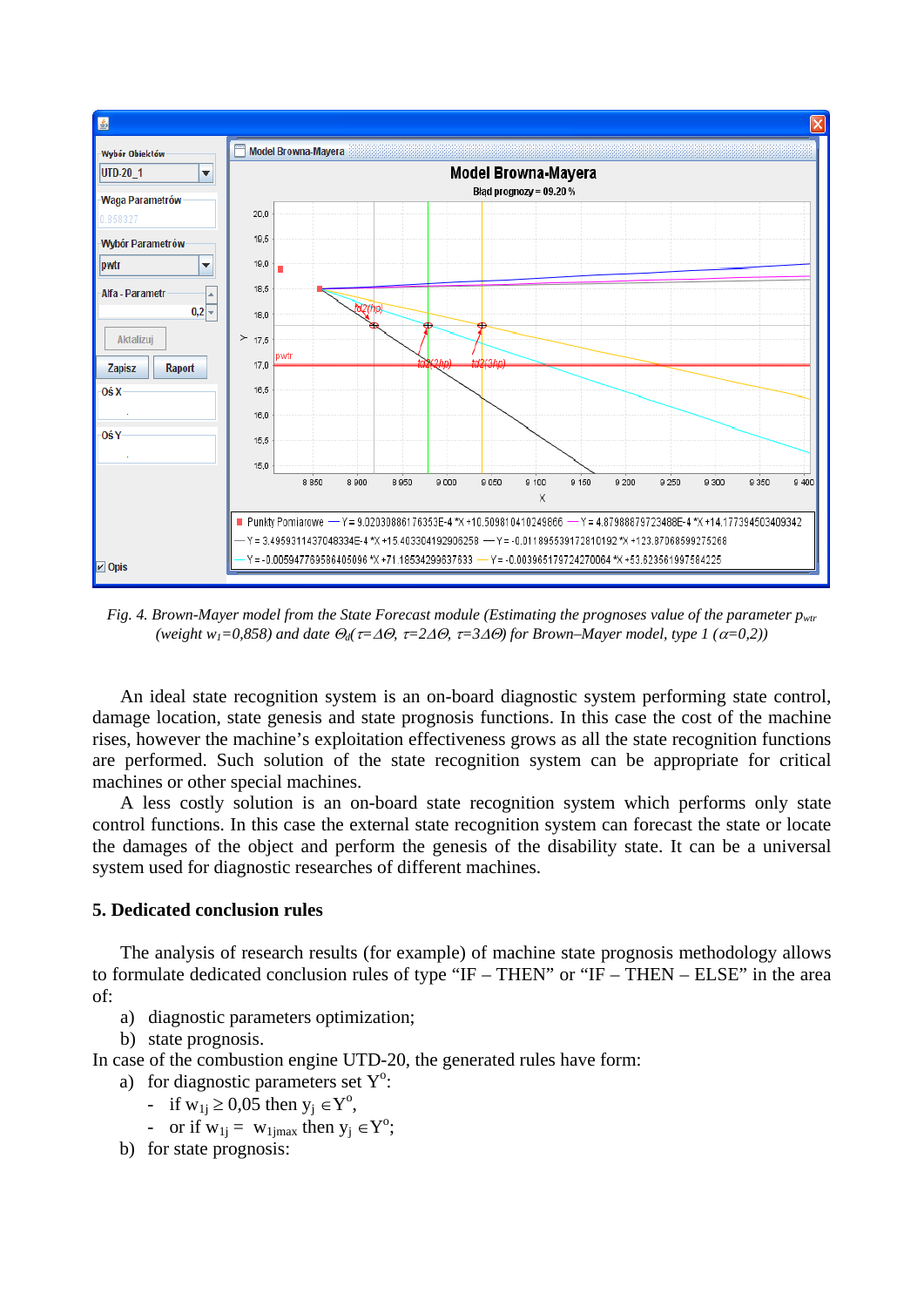- if  $w_{1j} = w_{1jmax}$  and if  $w_{1j} \ge 0.9$  then  $y_j \in Y^{\circ}$  and the set  $Y^{\circ}$  is a single-element set,  $Y^{\circ} = Y^{\circ 1}$ .
- if  $w_{1j} = w_{1jmax}$  and if  $w_{1j} < 0.9$  then  $y_j \in Y^{\circ}$  and the set  $Y^{\circ}$  is not a single-element set,  $Y^{\mathrm{o}} = Y^{\mathrm{oo}}$ .
- if the prognosis mistake of Holt method (with appropriate values of the parameters  $\alpha$ ,  $\beta$ ) for the set  $Y^{0}$  < prognosis mistake of the Brown–Mayer method (with an appropriate value of the parameter  $\alpha$ ) for the set Y<sup>o1</sup>, then the method of value prognosis of the set  $Y<sup>o1</sup>$  is the Holt method (with appropriate values of the parameters α, β), otherwise the prognosis method of the value  $Y^{01}$  is the Brown–Mayer method (with an appropriate value of the parameter  $\alpha$ ).
- if the value of the next examination date of the engine UTD-20  $\Theta_{d1}$  (Y<sup>o1</sup>)  $\leq$  value of the next examination date of the engine  $\Theta_{d2}$  (Y<sup>o1</sup>), then the method to estimate the next examination date of the engine is the method of levelling the prognosis mistake value, otherwise it is the prognosis method of diagnostic parameter boundary value,
- if the prognosis mistakes for methods: Holt (with appropriate values of the parameters α, β) or Brown–Mayer (with an appropriate value of the parameter α) for diagnostic parameters of the set  $Y^{oo}$  take minimum values, then prognosis methods of values of appropriate diagnostic parameters of the set  $Y^{oo}$  are the above methods,
- if the value of the next examination date of the engine UTD-20  $\Theta_{d1}$  (Y<sup>oo</sup>)  $\leq$  value of the next examination date of the engine  $\Theta_{d2}$  (Y<sup>oo</sup>) then the method to estimate the next examination date of the engine (for the considered diagnostic parameter) is the method of levelling the prognosis mistake value, otherwise it is the prognosis method of diagnostic parameter boundary value,
- if the value of the next examination date of the engine UTD-20  $\Theta_d$  is determined for  $Y^{oo}$ , then this values is the weighed value of the value  $\Theta_{dw}$ .

The presented conclusion rules in range of machine state prognosis, after performing appropriate verification researches, could be the basis for dedicated software of a machine state recognition system in an on–line mode (for an on-board system) and off–line (for a stationary system).

### **6. Conclusion**

From the analysis of action requirements, and the configuration of the on-board machine state recognition system, it results that the architecture of the system should assure:

- a) the system configuration in the range of beforehand determined needs, including inserting the appropriate number of diagnostic parameters, their boundary values, and nominal values of diagnostic parameters, machine state, machine operational time;
- b) measuring and recording diagnostic signals measured values according to determined conditions (the beginning and end of the measurement, which values, and when they are recorded);
- c) diagnostic concluding on the basis of relation analysis between the standard values and the measured values on the basis of diagnostic conclusion rules analysis;
- d) machine state visualization, including exploitation decisions generation (able, unable, damage location, other).

From the above it results that it becomes necessary to create a data base in which, apart from boundary and nominal values sets, and the set of diagnostic parameters values recorded during exploitation, there are diagnostic conclusion rules.

The presented conclusion rules can be the base for programming the machine state recognition system in an online mode (for an on-board system) and offline mode (for a stationary system).